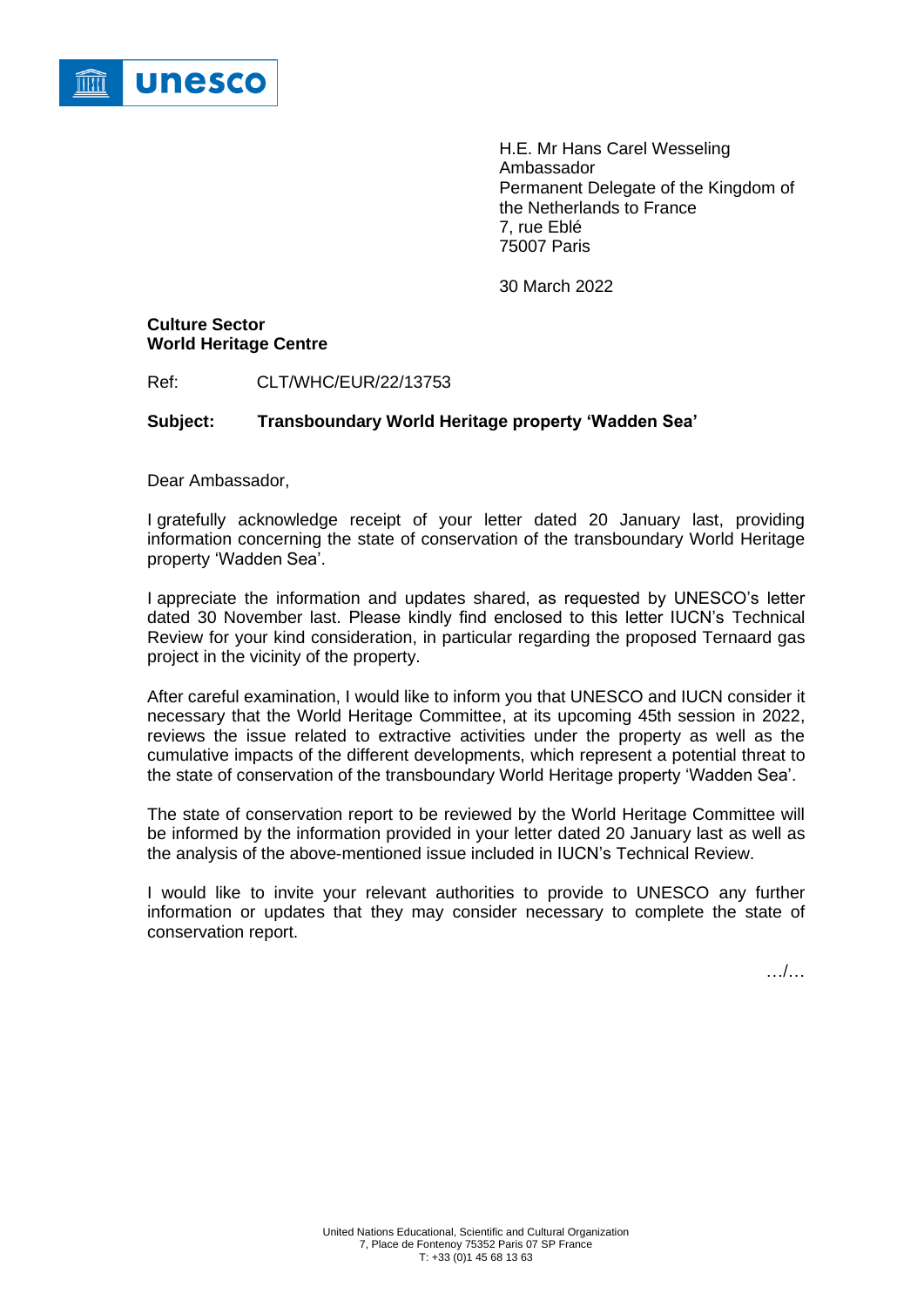I thank you for your continuous collaboration and support in the implementation of the *World Heritage Convention*, and I remain,

Yours sincerely,

Lazare Eloundou Assomo **Director** 

Enc.

cc: Permanent Delegate of Germany to UNESCO Permanent Delegation of the Kingdom of Denmark to UNESCO Netherlands National Commission for UNESCO Danish National Commission for UNESCO German Commission for UNESCO National Focal Points for World Heritage IUCN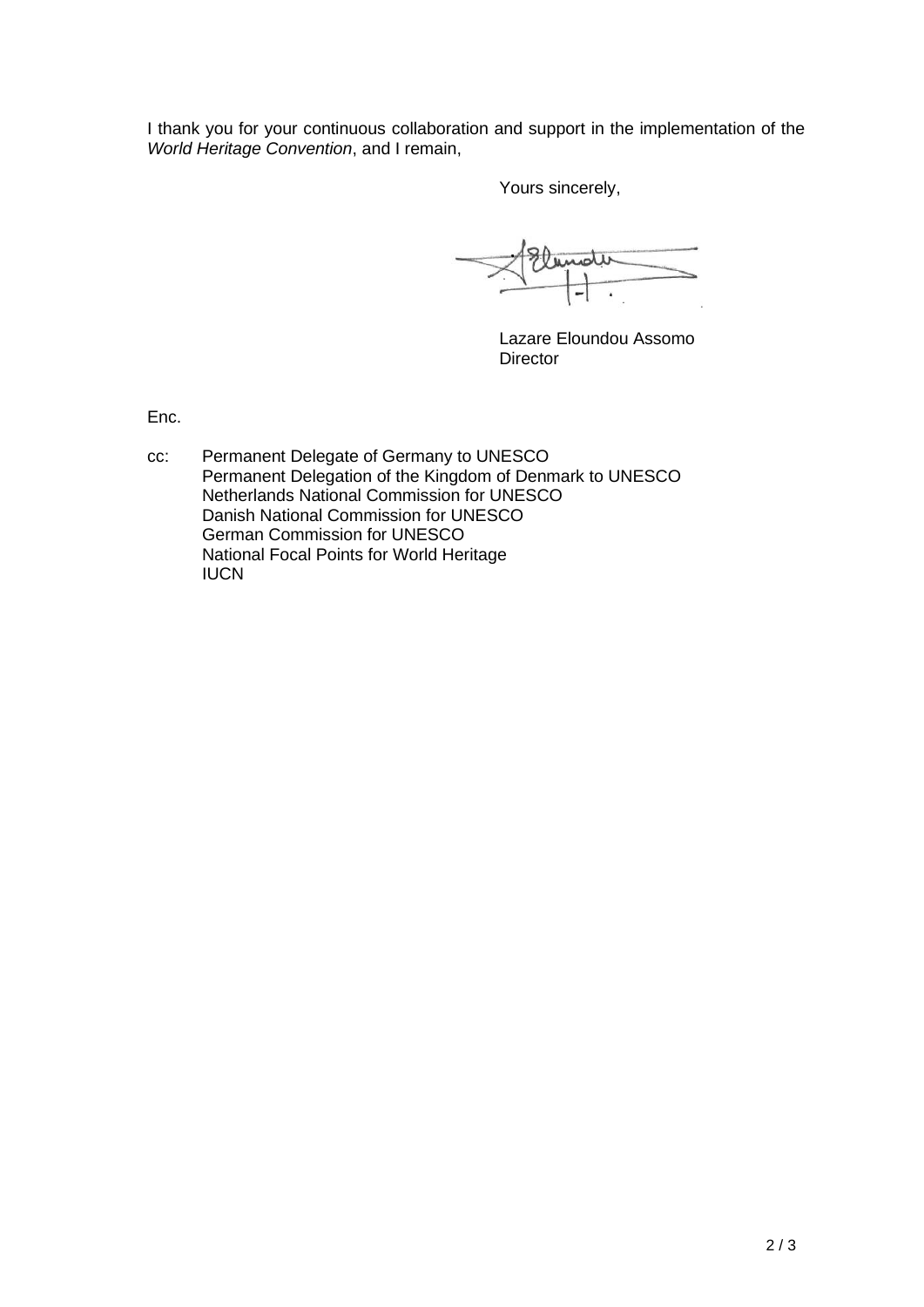## **Annex**

**IUCN Technical comments to the information provided by the State Party of the Netherlands of 20 January 2022 on the transboundary World Heritage property 'Wadden Sea', received by UNESCO on 18 March 2022.**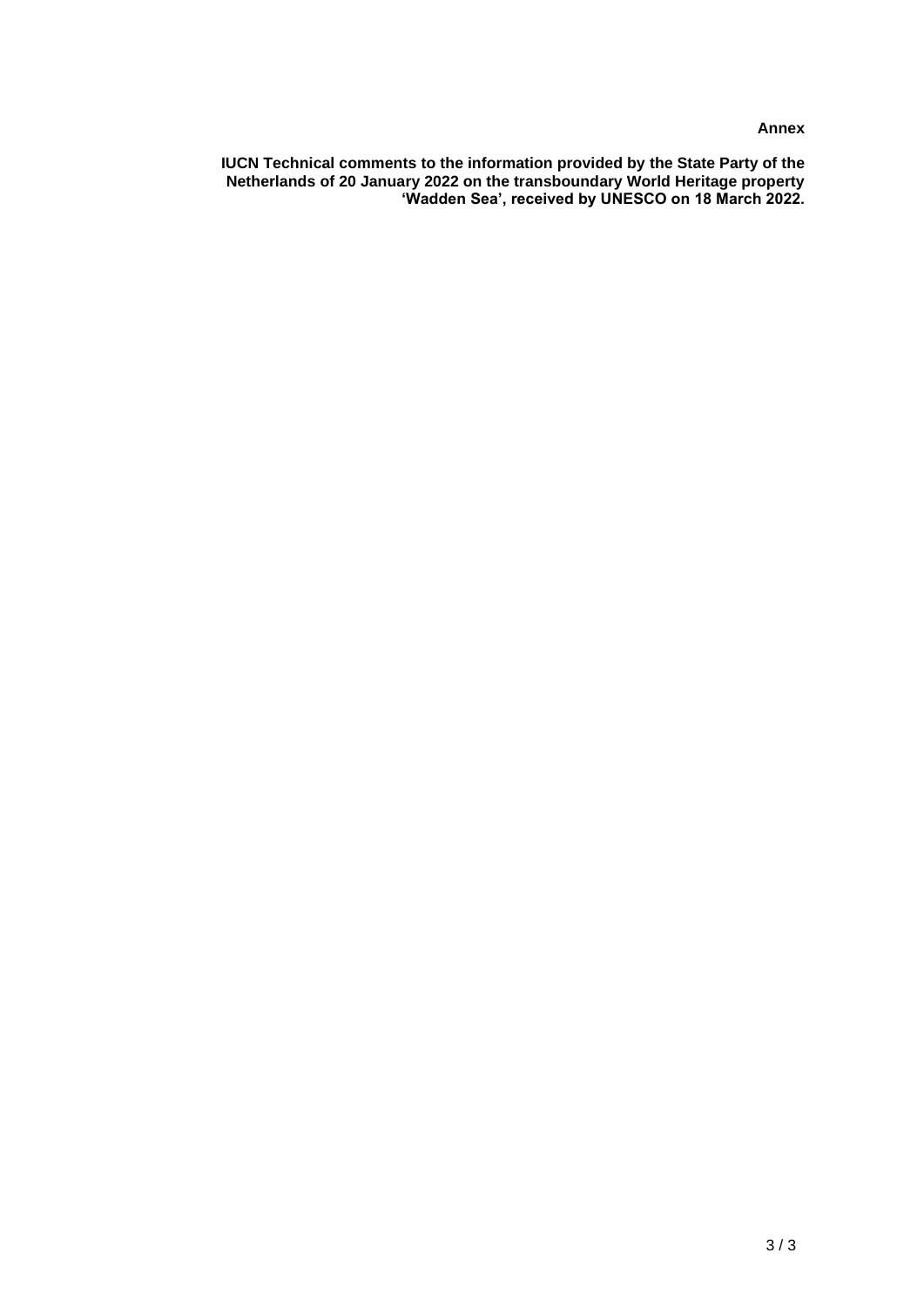### **IUCN response to the proposed Ternaard gas project in the vicinity of the Wadden Sea World Heritage property (Denmark, Germany, Netherlands)**

#### **March 2022**

The Wadden Sea World Heritage property (the property) was inscribed on the World Heritage List in 2009 (Germany and the Netherlands) for its natural values under criteria (viii), (ix) and (x), with a minor boundary modification in 2011, and extension in 2014 (to include Denmark).

On 30 November 2021, the UNESCO World Heritage Centre sent a letter to the State Party of the Netherlands following various third party concerns over potential impacts of activities in the Dutch component on the Outstanding Universal Value (OUV) of the property, as follows:

- 1. Salt and gas mining, including draft permits issued by the State Party of the Netherlands for the proposed Ternaard gas development that would be located within the vicinity of the property and would extend extractive activities below the property, which UNESCO advised it was not informed of, and for which no Environmental Impact Assessment (EIA) was submitted for review by IUCN. The potential approval of this project is currently under consideration by the Dutch authorities.
- 2. The planned development of digging and dredging operations to connect an offshore wind farm through a cable project to electricity infrastructure on land.

On 21 January, the State Party provided a response letter which included a 4-page memorandum of the potential impacts of the Ternaard gas mining proposal on the OUV of the property based on the previously completed EIA, commissioned by the State Party from the proponent Nederlandse Aardoliemaatschappij (NAM) in response to the concerns raised in the UNESCO letter.

## **IUCN response**

### **Gas extraction activities in the Wadden Sea**

IUCN notes that, at the time of inscription of the Wadden Sea on the World Heritage List in 2009, the exploitation of existing oil and gas deposits in the Wadden Sea outside the boundaries of the World Heritage property was not considered to adversely impact on the property's OUV at that time. The IUCN Evaluation of the 2009 nomination noted that, specifically relating to the Dutch component, the main impact resulting from gas exploitation is subsidence of the sea bed. However, long term monitoring of potential impacts due to subsidence found no significant losses of natural values and that subsidence of tidal flats was fully compensated by natural sedimentation.<sup>1</sup> At that time, the nominating States Parties (Germany and the Netherlands) also made a "*clear commitment at the highest political level to not allow exploration or exploitation of oil and gas within the boundaries of the nominated property*". 2

It is also important to note that the Statement of Outstanding Universal Value adopted in 2014 identified "industrial facilities surrounding the property including oil and gas rigs" as one of the key threats requiring ongoing attention,<sup>3</sup> and the 2016 State Party report to the World Heritage Committee noted there are growing public concerns with regard to gas exploration plans in the Netherlands outside the World Heritage property.<sup>4</sup>

IUCN notes the confirmation provided by the State Party in its letter that it is "*fully committed to protecting and preserving the authenticity and integrity of the Wadden Sea UNESCO World Heritage property. This means that activities in the Wadden Sea and below the seabed are permitted only if there is sufficient certainty that no irreversible damage will be done to the unique and fragile natural environment.*" Regarding potential future gas extraction activities, IUCN welcomes the State Party's confirmation that a new 'Coalition Agreement' by the government that took office in the Netherlands on 10 January 2022, states that no new permits for gas extraction in the Wadden Sea will be issued. IUCN considers that this decision represents a clear commitment towards the conservation of the OUV of the property that takes into account the increasing pressures on the property as a result of the

<sup>1</sup> Extract from 2009 IUCN Evaluatio[n https://whc.unesco.org/en/list/1314/documents/:](https://whc.unesco.org/en/list/1314/documents/) "*In the Dutch Wadden Sea, new exploration and exploitation of gas is only permitted from sites on land and from existing platforms in the North Sea coastal*  zone, outside the nominated property, and in accordance with the Wadden Sea Plan. The main impact, resulting from the *exploitation of gas resources adjacent to the Dutch part of the nominated property is subsidence of the sea bed. The potential*  impact due to subsidence has been monitored by an Independent Scientific Panel since 1963 when the production *commenced. No significant losses of natural values have been found and subsidence of tidal flats was fully compensated by natural sedimentation. Salt marshes are still increasing in height due to sedimentation.*"

<sup>&</sup>lt;sup>2</sup> 2009 IUCN Evaluation of the nomination[. https://whc.unesco.org/en/list/1314/documents/](https://whc.unesco.org/en/list/1314/documents/)

<sup>3</sup> Statement of Outstanding Universal Value[: https://whc.unesco.org/en/list/1314.](https://whc.unesco.org/en/list/1314) Extract: "*Key threats requiring ongoing attention include fisheries activities, developing and maintaining harbours, industrial facilities surrounding the property including oil and gas rigs and wind farms, maritime traffic, residential and tourism development and impacts from climate change.*" <sup>4</sup> 2016 State of Conservation report by the States Parties[. https://whc.unesco.org/en/list/1314/documents/](https://whc.unesco.org/en/list/1314/documents/)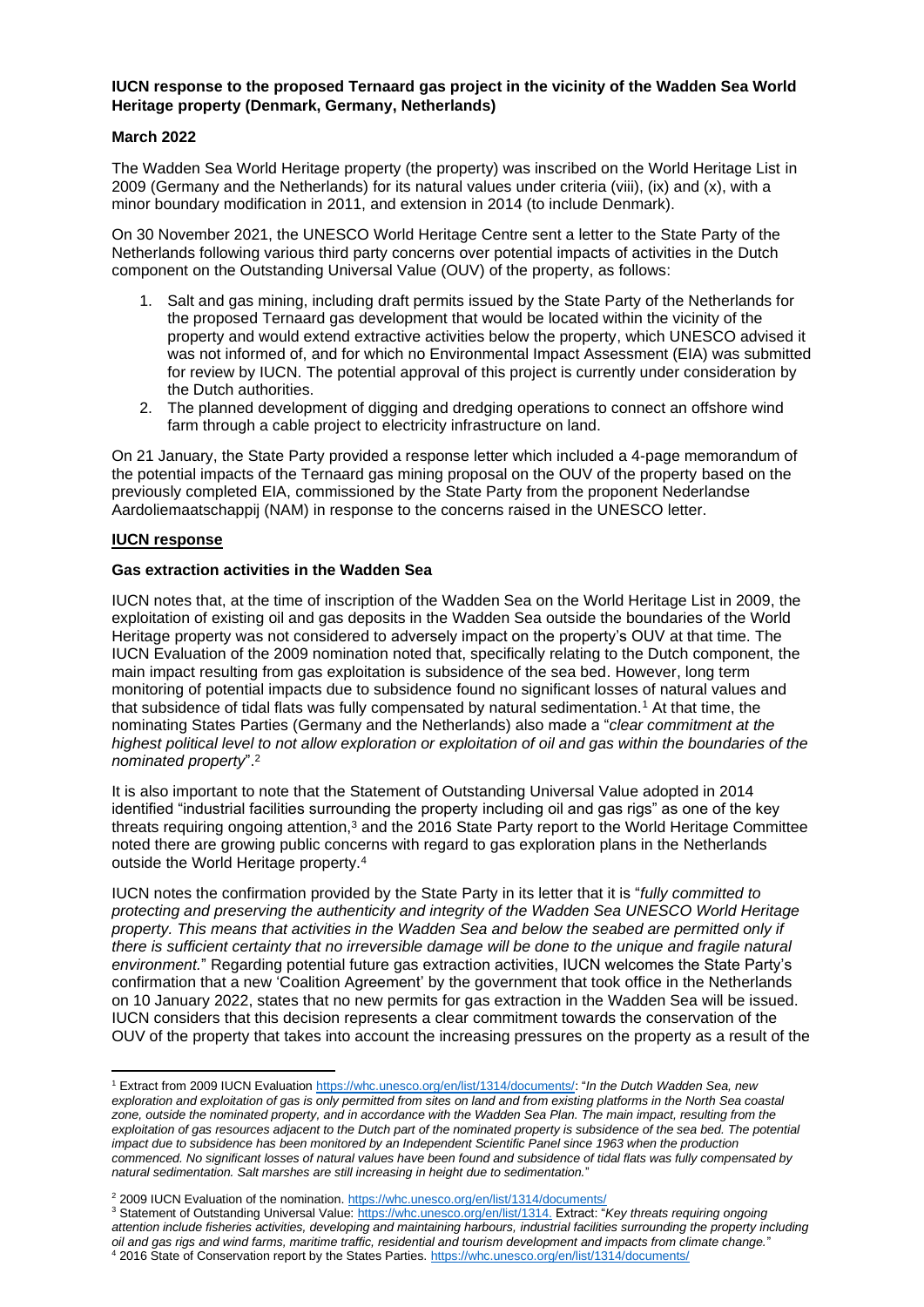potential cumulative impacts of different development activities further exacerbated by the impacts of climate change and sea level rise.

Given this clear and positive commitment by the government, the potential approval of mining permits for the proposed Ternaard gas project would appear to be at odds with this broader policy level commitment. Notwithstanding this, and noting that the project will continue to be assessed under the existing policy and legislation, IUCN stresses that any potential impact of the proposed project on the OUV of the property should be fully assessed in line with the principles of the IUCN World Heritage Advice Note on Environmental Assessment (IUCN Advice Note), prior to any decision being taken to approve the project. The State Party should ensure that the project would cause no negative impact on the OUV, which includes the criteria under which the property was inscribed, its integrity, and protection and management. IUCN also recalls the policy position of the World Heritage Committee that extractive activities like mining and oil and gas development are considered incompatible with the World Heritage status. IUCN also stresses the importance of the precautionary principle as the basis for decision making where there remains scientific uncertainty on impacts.

### **EIAs relating to the OUV of natural World Heritage**

It is important to highlight that, irrespective of extractive activities that exist at the time of inscription, States Parties to the World Heritage Convention have the responsibility to ensure that any newly proposed project that could potentially impact the OUV of the property, whether located within or outside its boundaries, is appropriately assessed and impacts are avoided.

The assessment of potential impacts of the proposed Ternaard project on the OUV is of particular importance in the Wadden Sea context, given the close proximity of the proposed project to (and particularly extraction below) the property; the dynamic aquatic ecosystem that constitutes a key attribute of OUV under criteria (viii), (ix) and (x); the increasing pressures of climate change and sea level rise on the property as a whole; and the potential cumulative impacts that a new gas extraction project could pose in the context of existing extractive and development activities within the wider Wadden Sea ecosystem.

### **The Ternaard gas project EIA and memorandum on potential impacts on OUV**

Regarding the potential approval process for the Ternaard project, the State Party outlines in its letter that the proponent applied for permits in 2019, the EIA was completed and underwent public consultation, and the draft permits were issued in 2021 following the conclusion that the process is in line with national legislation and the proponent satisfactorily demonstrated that the proposed activities will not harm the natural environment. The government is now reviewing the submissions provided by various stakeholders including the Dutch National Commission for Environmental Impact Assessment (National EIA Commission; Commissie voor de milieueffectrapportage) to determine whether there are any insights that give reason to amend the draft decisions, and will take a final decision in March 2022.

The State Party notes that UNESCO was informed of the proposed project during the initial phase of the permit procedure in 2019, however no further information was provided regarding the EIA. In response to the letter from UNESCO in November, the State Party has now provided the brief 4-page memorandum, dated January 2022, which seeks to specifically address the OUV of the property based on the completed EIA. In summary, the memorandum concludes that there will be no impact on the OUV since the level of subsidence that is expected from gas extraction during the operational period will be fully compensated by projected sea level rise, and therefore there will be "*no impact on the characteristic morphological elements and processes in the Wadden Sea*", and "*no structural impact on the sediment supply and the morphology of the Wadden Sea" because of soil subsidence* due to gas extraction. IUCN also notes the reported conclusion of the government's Independent Scientific Advisory Body<sup>5</sup>, that the existing monitoring and response system (including the 'hand on tap' approach) has "proved satisfactory thus far", and that on the basis of current practices, the Wadden Sea is being adequately protected while gas and salt extraction take place. Also, that sufficient account has been taken of uncertainties with respect to subsidence due to mineral extraction, and that any subsidence of the seabed resulting from gas extraction, within the operational timeframe, will be fully compensated by natural sediment accretion and will not pose an additional risk in combination with sea level rise. It is also reported that monitoring reports are prepared, published and evaluated on an annual basis by an independent audit committee, at the request of the government.

<sup>5</sup> The Independent Scientific Advisory Body referred to in the State Party letter is an entity made up of Dutch scientists from Deltares, TNO, NIOZ, Delft University of Technology and Utrecht University that is separate from the role of IUCN as the Advisory Body on nature to the World Heritage Convention.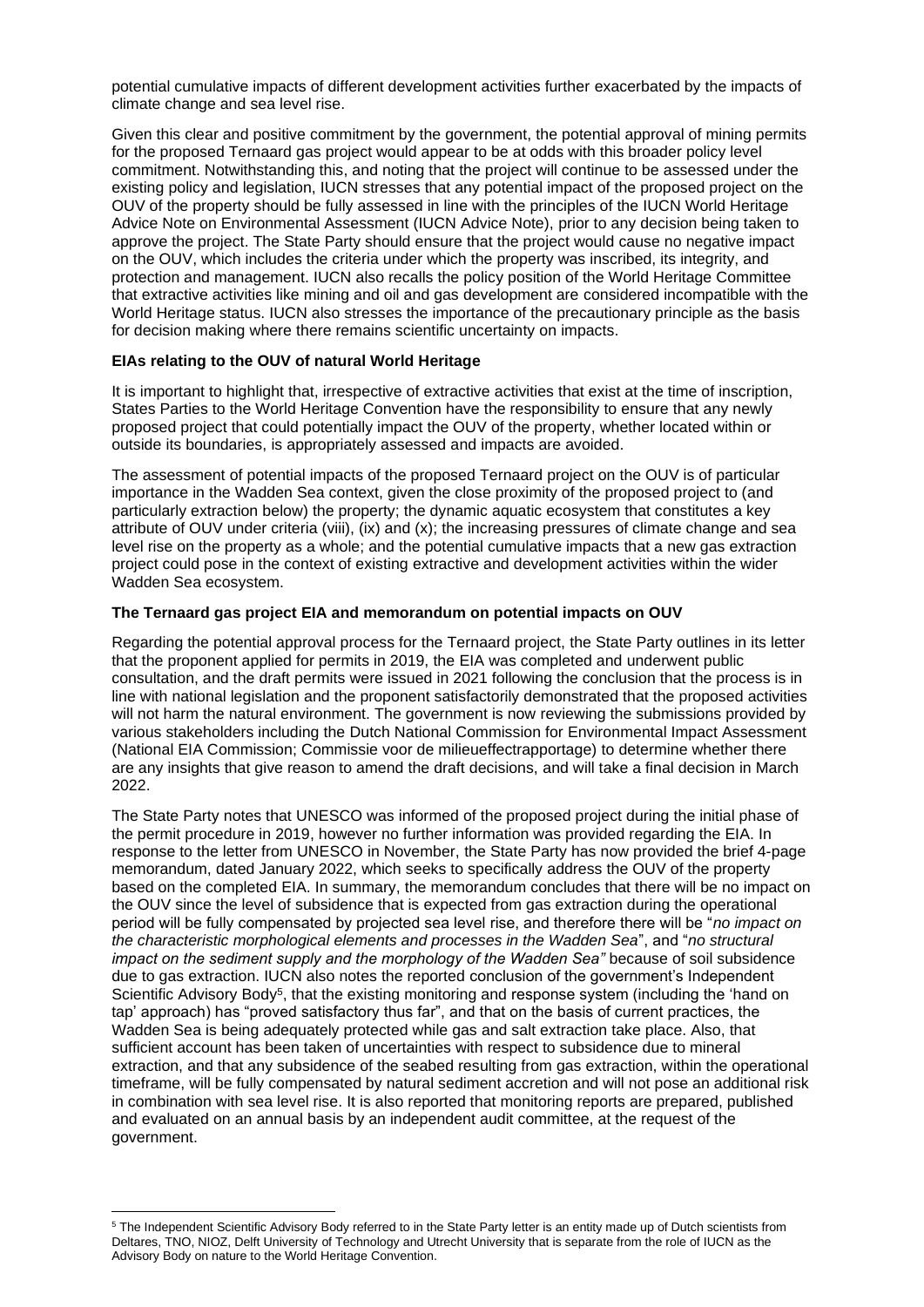With respect to the above, IUCN provides the following comments based on the memorandum and State Party letter:

- $\circ$  Although the four-page memorandum concludes that there would be no impacts on the OUV based on the three inscription criteria and integrity (and authenticity $^6$ ) of the property, it is unclear from the brief document on what scientific data and basis this conclusion was reached, and whether the original EIA was completed fully in line with all principles of the IUCN Advice Note. For example, the EIA should address the impacts on OUV holistically, noting this comprises the three pillars of OUV being the individual three criteria for which the property was inscribed, the integrity, and protection and management. It should also include evaluating a "no project" option, and addressing direct, indirect and cumulative impacts.
- o IUCN recalls the 2003 [No-Go Commitment,](https://whc.unesco.org/en/extractive-industries/) and the 2013 World Heritage Committee [Decision](https://whc.unesco.org/en/decisions/5018/) **[37 COM 7](https://whc.unesco.org/en/decisions/5018/)** (Part III) which urged "all States Parties to the World Heritage Convention and leading industry stakeholders, to respect the ICMM "No-go" commitment by not permitting extractives activities within World Heritage properties, and by making every effort to ensure that extractives companies located in their territory cause no damage to World Heritage properties, in line with Article 6 of the Convention". This policy position on the fundamental incompatibility of extractive activities and World Heritage should be borne in mind in assessing the impacts and merits of this project. This is especially pertinent since, whilst the project would be located outside the boundaries of the World Heritage property, the extractive activities would extend to the gas field that is located directly below the property. Any potential impacts on OUV therefore need to be particularly carefully assessed and avoided. Although the procedure for land-based oblique drilling was discussed during the evaluation of the nomination and deemed acceptable for the extractions already in place at that time, this position does not automatically apply to any new extractive activities. Ultimately, any new project must be specifically assessed for its potential impacts on OUV.
- $\circ$  In relation to biodiversity values under criteria (ix) and (x), IUCN takes note of the conclusion that there will be no impact on biodiversity since there is no measurable impact or observable effects on sediment composition and the area of channels, tidal flats or salt marshes and on the types of habitat, the EU Habitats Directive species and the species of breeding and nonbreeding birds. However, no details or specific analysis of the attributes of OUV under these criteria was provided to substantiate this conclusion.
- $\circ$  In relation to criteria (viii) and (ix), IUCN takes note of the conclusion that there will be no impact on the OUV since any subsidence caused by gas extraction will be compensated by sea level rise. IUCN considers that this assessment of potential impacts of subsidence should go beyond a somewhat simplistic geomorphological conclusion of ensuring a balance of overall water levels and that the site is not submerged, to also include an analysis of the potential ecological implications of extraction on the dynamics of the wider and interconnected aquatic ecosystem, linking also to criterion (x). It is unclear whether such an analysis was undertaken in the original EIA. It is therefore recommended that the State Party ensure that any potential ecological implications of subsidence be fully clarified prior to any approvals.
- $\circ$  In this regard, IUCN also notes the additional recommendation of the government's Independent Scientific Advisory Body to conduct a more thorough analysis of longer-term uncertainties in light of expected sea level rise and the rate of natural sediment accretion. IUCN supports this and recommends the States Parties take a precautionary and strategic approach to the management of the property by clarifying longer-term projections based on the latest scientific climate change data for the Wadden Sea, before permitting further extraction activities. In this regard, IUCN also highlights the review of the Dutch National EIA Commission (see further points below), which concluded that further information is needed on the effects of deep subsidence, as well as on the small salt marsh areas 't Skoar and the salt marsh near Wierum, nature and breeding birds. A clear and full scientific understanding of the implications of gas extraction on the ecosystem, specifically on the attributes of OUV, should be ensured prior to any approvals.
- $\circ$  IUCN further considers it important to consider the longer-term projections of sea level rise in decision-making given that the property was inscribed under criteria (viii) and (ix) for its "*highly dynamic natural processes*" which are "*uninterrupted across the vast majority of the property*" and *"where natural processes continue to function largely undisturbed*" 7 . Activities which actively influence the dynamic natural processes of this system – such as gas

<sup>6</sup> *Authenticity* relates only to cultural World Heritage and therefore does not apply to the Wadden Sea.

<sup>7</sup> Statement of Outstanding Universal Value[: https://whc.unesco.org/en/list/1314](https://whc.unesco.org/en/list/1314)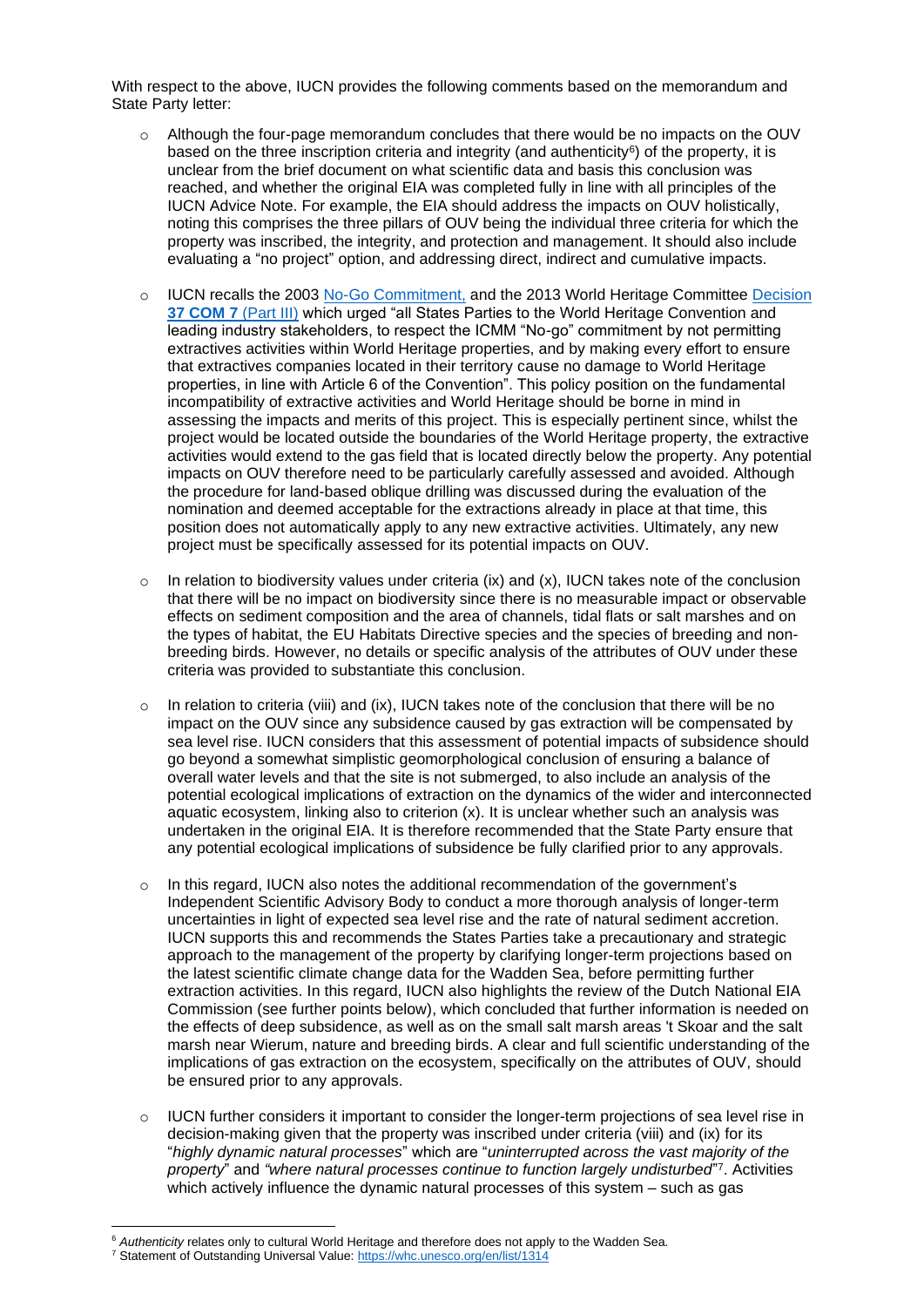extraction – should be weighed in the context of this approach that aims to maintain natural processes. Furthermore, the dependence on sea level rise to balance out the effects of subsidence resulting from gas extraction does not appear to be a proactive management approach and depends on somewhat unpredictable climate change driven processes. Noting that the inscription under criterion (ix) is based on the fact that the property includes some of the last remaining natural large-scale intertidal ecosystems where natural processes continue to function largely undisturbed, the sedimentation resulting from sea floor subsidence due to gas extraction cannot be considered natural, in particular as it will require artificial replenishment of sand. A more elaborated analysis of the impact of sand supplementation on criterion (ix) is required.

 $\circ$  The memorandum refers to the 'hand on tap' monitoring mechanism as a sufficient guarantee that the gas extraction will not result in changes to the system in the Wadden Sea. In the letter, reference is also made to the scientific evaluation of this monitoring and response system. IUCN notes that, while the evaluation concluded that it had proved satisfactory so far, it is important to determine whether this methodology would be appropriate in light of long term uncertainties, including sea level rise and the rate of natural sediment accretion, and to ensure any necessary adaptation to the monitoring mechanism to account for such uncertainties, prior to the approval of new permits.

### **Review by Dutch Independent EIA Commission**

IUCN also highlights that on 6 December 2021, the Dutch National EIA Commission published an analysis of the EIA report requested by the Minister of Economic Affairs and Climate Change<sup>8</sup>. The Commission concluded that the EIA is lacking essential information on several points, as follows (extract translated from original Dutch text), which IUCN considers relate to the OUV:

- More information is needed about the effects on deep subsidence, the small salt marsh areas 't Skoar and the salt marsh near Wierum, nature and breeding birds.
- Nitrogen deposition  $(...)$  are also insufficiently described, as are the effects on the soil when the transport pipeline is laid.
- It has not been sufficiently demonstrated that monitoring results from larger gas production areas can be translated one-to-one for the smaller gas field near Ternaard.
- The report must describe the adjustments to the existing monitoring program and how it will be monitored.

### **Cumulative impacts on the Wadden Sea**

IUCN notes the pressures on the property and its OUV arising from the various development proposals and/or existing projects in and around the World Heritage property that have been brought to the attention of UNESCO and IUCN in recent years (e.g. gas and salt mining, pipelines, wind farm, channel dredging, etc.). It is important that the States Parties take a strategic, proactive and forward looking management approach to assess, report on and manage the potential cumulative impacts of these developments in order to safeguard the property and its globally exceptional values. IUCN recommends that such a process of assessing cumulative impacts of multiple pressures on the property and its OUV be carried out prior to continuing to permit individual projects on a case by case basis.

#### **Hand on tap monitoring and salt extraction**

Specific to salt mining, the scientific assessment of 'hand on tap' methodology referred to in the letter concludes that there is doubt regarding the effectiveness of the methodology to protect the natural values of the Wadden Sea. In particular, the assessment concludes that there is a reasonable chance that in the long term, sediment accretion will be insufficient to offset sea level rise. The assessment also points to the potential of prolonged subsidence of the ocean floor once the mining operation is stopped. These conclusions are of significant concern and IUCN considers the State Party should take appropriate measures to address this issue, including not approving further salt extraction projects in line with the precautionary principle and considering limiting or halting existing salt extraction activities, as required to effectively maintain and protect the OUV.

#### **New Wadden Sea World Heritage integrated management plan**

IUCN also takes the opportunity to recognise the proactive collaborative process currently underway by the three States Parties to finalise a single integrated management plan for the property, in response to the 2014 World Heritage Committee request. Given that the new plan is expected to be released for public consultation in 2022, and noting its core focus on the integrated management of the property - including to address potential threats to the OUV - the States Parties are strongly

<sup>8 3152.</sup> Gaswinning bij Ternaard[. https://www.commissiemer.nl/adviezen/3152](https://www.commissiemer.nl/adviezen/3152)